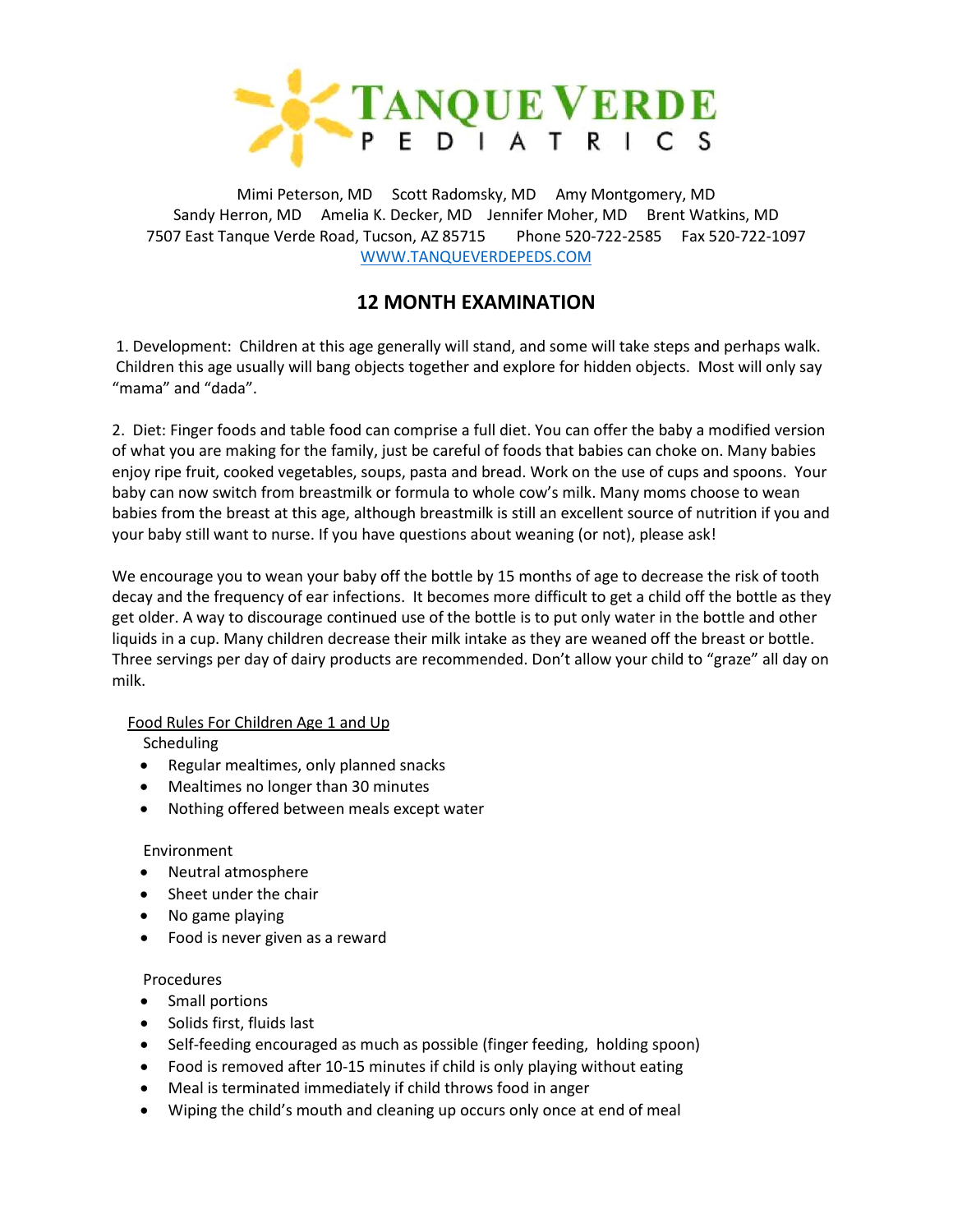3. Name objects and pictures for your baby. Sounds and words become very meaningful. Read and sing to your baby. Talk to your baby during routine baby care and activities around the house.

4. Discipline: Avoid physical punishment for inquisitive behavior and have realistic expectations for your toddler. Introduce "time-outs" as a technique for discipline. Avoid negativism, catch your child being good and give appropriate praise. Distraction and redirection also work well at this age. If a time out is needed for aggressive or unsafe behavior:

- First clearly and calmly state the rule, i.e. "no hitting"
- If behavior persists, repeat the rule calmly and pick your child up with his back toward you.
- Put him in a designated "time-out chair" or area, then turn to leave them alone.
- Wait one minute for each year of your child's age.
- Return to your child, reiterate the rule they violated, then hug them for staying in time-out (after an apology for older children).
- The keys are consistency, calmness and limit rules to those very important such as safety and aggression to avoid frustrating your child with too many rules.

5. Poisons: All medicines and poisons must be kept out of reach. Call the Poison Control Center at 1- 800-222-1222 if an ingestion occurs.

- 6. Injury Prevention:
	- a) Kitchen: Hot liquids, hot foods, electrical cords or irons, toasters and coffee pots MUST be kept out of reach.
	- b) Stairs: Consider the use of gates.
	- c) Drowning: Never leave small children alone in the bathtub even in a bathtub seat or ring. Drain bathtubs and buckets immediately after use. Never leave children unattended around swimming pools. Make sure a fence with a self-latching, self-locking gate completely surrounds the pool. Designate a "child watcher" at gatherings.
	- d) Guns: if you own guns keep them in a gun safe, and ammunition in a separate locked place.
	- e) Sun safety: Babies should be protected from the sun with clothing, umbrellas or shade. Use sunscreen whenever you will be outside.

7. Car Safety: Children should still be REAR facing in their car seats until 2 years old Remember:

- Airbags can be dangerous to children. Do not install a car seat in front of an airbag.
- Seats must be properly installed in the vehicle and the baby properly secured in the seat. Tucson Fire Department can check your car seat for proper installation. Check this website for inspection site:

[www.tucsonaz.gov/fire\\_prevention/FAQ/Car\\_Seat\\_Program/car\\_seat\\_program.html](http://www.tucsonaz.gov/fire_prevention/FAQ/Car_Seat_Program/car_seat_program.html)

8. Dental care: Clean teeth with soft cloth or toothbrush. A small smear of toothpaste on the brush is recommended. Remember; do not put our child in bed with a bottle, or let child sleep latched onto the breast as this can lead to tooth decay.